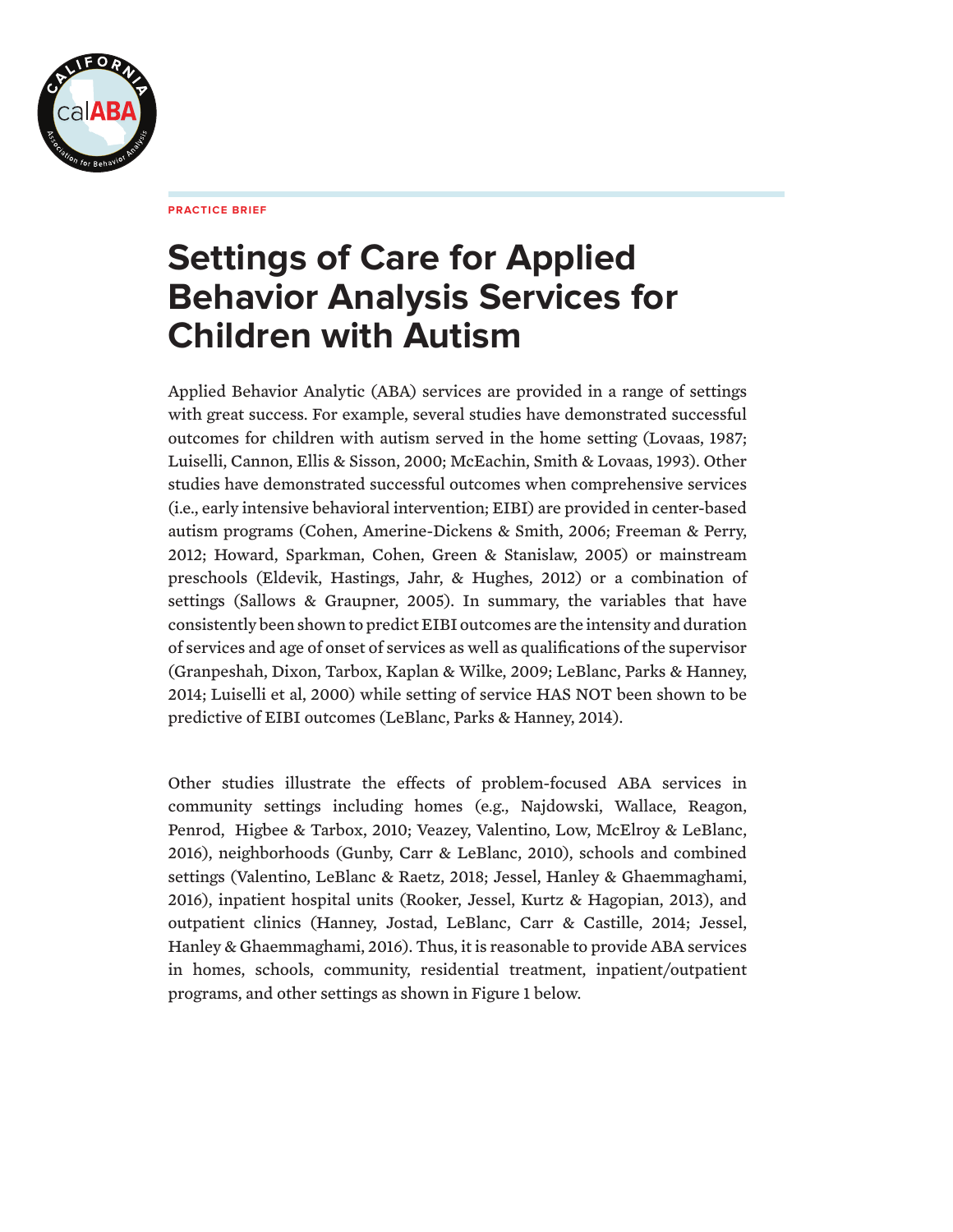

*Figure 1. Behavior Analyst Certification Board. Applied Behavior Analysis Treatment of Autism Spectrum Disorder: Practice Guidelines for Healthcare Funders and Managers (2nd ed.)*

While it may be appropriate for services to be provided in a variety of settings, providers and funders must carefully consider the most appropriate setting for treatment for a client's specific circumstances and goals. There should be no elimination of a potential setting for treatment services. Instead, the determination of whether a treatment setting is appropriate should be based on the following factors:

- 1. Match between the client needs and the opportunities afforded in that environment
- 2. Assessment of the barriers that might impeded programming in one environment versus another
- 3. Strategies for facilitating parent involvement

Additionally, when there is a transition between settings (e.g., home to preschool), there should be a clear plan in place to facilitate a successful transition and the plan should be developed well in advance of the transition.

## **Client Needs and Opportunity in the Proposed Treatment Environment**

Different environments offer different opportunities to learn and different demands for the child with autism. It is important that the client is able to receive behavioral intervention for their most critical targets and that the setting of service match the treatment goals. For example, a child who rereactsstrongly to changes in their environment should be in an environment that will naturally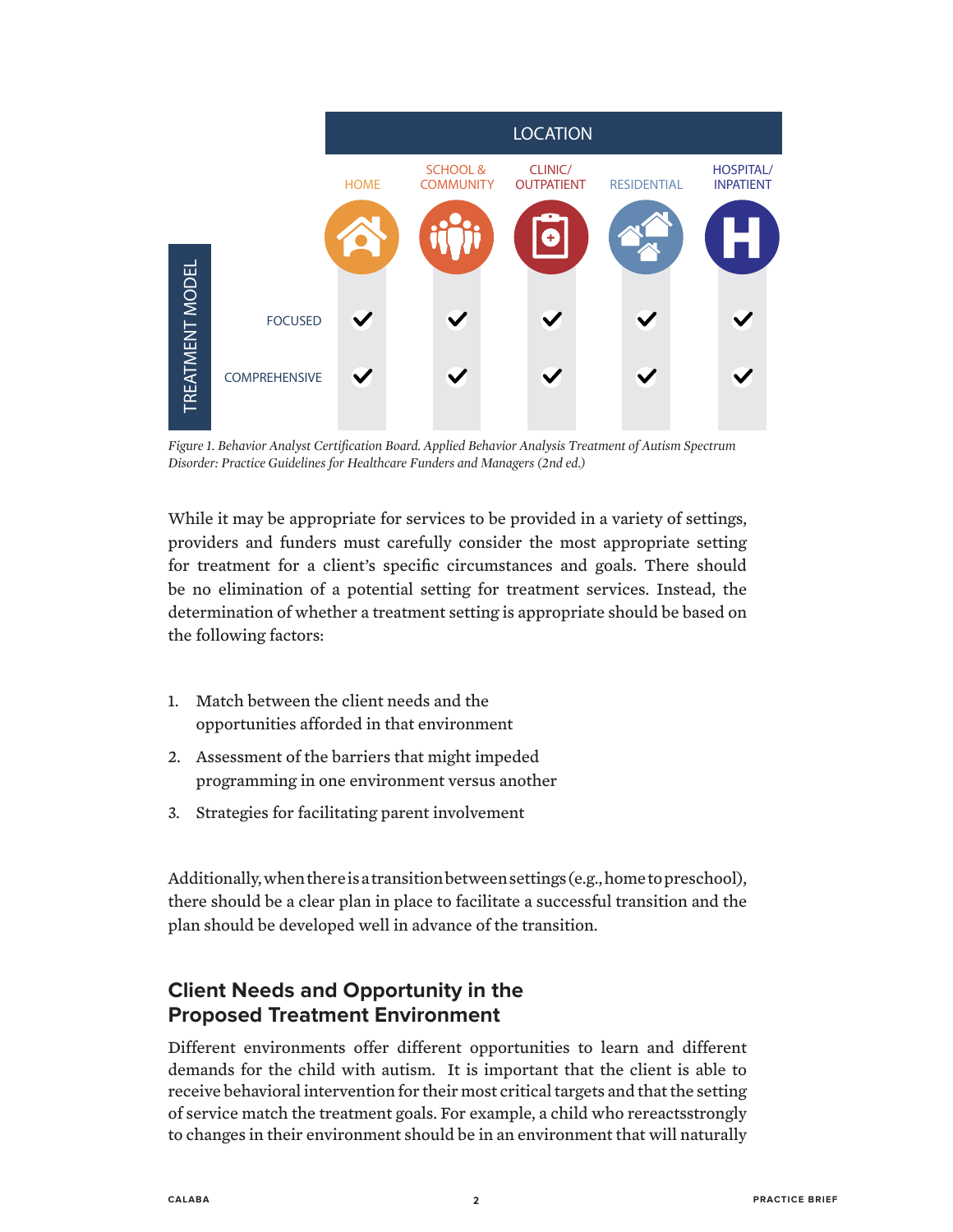change in small ways (e.g., furniture or materials are moved, different people are there, décor changes, food changes) on a frequent basis in order to create consistent exposure to change and actively treat problem behavior that occurs in response to change or interruptions of rituals (Rispoli, Carmargo, Malichek, Lang & Sigafoos, 2014). As another example, a child who needs to learn social behavior and peer play skills should have a treatment environment that includes a variety of other children who can be involved in programming such as a centerbased program, preschool or school (Reeve, Reeve, Townsend & Poulson, 2007), or home setting if there are siblings of appropriate age (Grosberg & Charlop, 2017). Most young children with autism (i.e., age 3 or younger) in comprehensive programming likely need to have at least some services in the home setting or a plan for targeting implementation in the home setting (e.g., parent and sibling training, treatment of sleep problems) and at least some services in a centerbased or community setting as social targets and preparation for success in a school environment become the primary treatment goals (see MacDonald, Sacramone, Mansfield, Wiltz, & Ahearn, 2009 for examples).

As the client ages, the targets of behavioral intervention change and these new targets may be more likely to be well-suited to home, community, or an outpatient clinic setting. For example, for a pre-teen who is learning hygiene skills, the program might be best implemented in a home setting (Veazey et al., 2016) unless there is also severe destructive behavior that must simultaneously be treated making an inpatient or outpatient setting more appropriate (Piazza, Contrucci, Hanley & Fisher, 1997). For a client who is learning to plan meals, shop for ingredients, and assist in cooking; home, residential and community settings are likely to be most appropriate (MacDuff, Krantz & McLannahan, 1993). The most important consideration is that the essential elements of behavior analytic practice are able to be implemented or accommodated in that setting to target skills that will maintain under naturally occurring conditions once the ABA services are completed.

#### **Barriers to Programming**

The appropriateness of the setting is also partially determined by consideration of the potential barriers that might impede programming in each of the possible settings. There are generally two categories of barriers that should be considered: 1) logistical barriers, and 2) family considerations. For instance, a family might have multiple children in the home at the time of service delivery, which could distract and reduce the effectiveness of the intervention or could serve as an opportunity for facilitating sibling social interactions. The family might also have transportation issues that limit the consistency with which they could access a center-based program. The clinician and family would need to discuss the nature of the potential barriersto determine how these barriers will impact the location of services.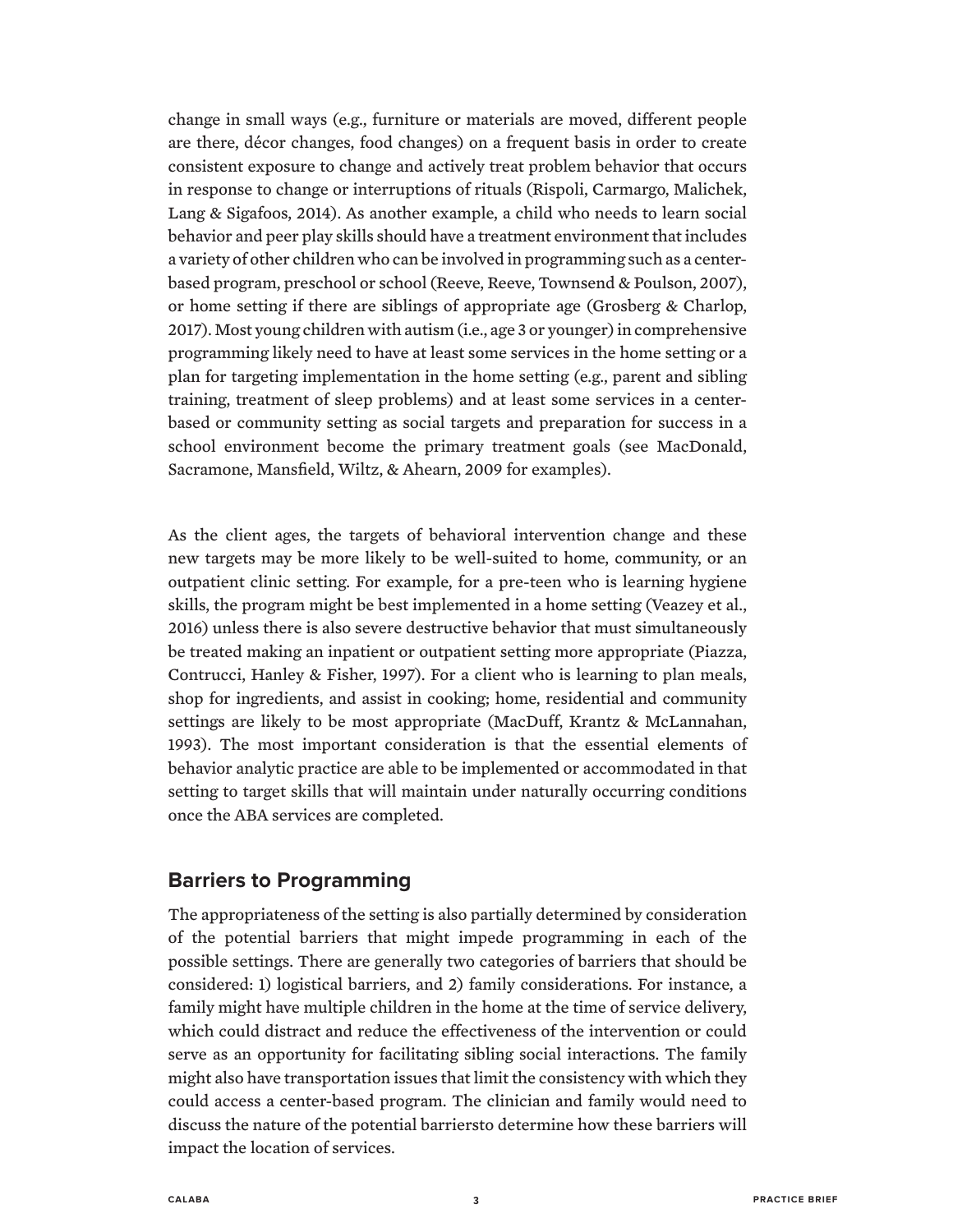Some of the most common logistical barriers for center-based settings are: a) mismatch of age and developmental needs of the child and other children served in the setting, b) lack of appropriate space for the target programs (e.g., no shower facilities for targeting showering) and c) health and safety considerations (e.g., the child has a compromised immune system that would likely result in frequent illness if exposed to other children).

Some of the most common logistical barriers for home-based services are a) limited space in the home suited for programming, b) excessive distractions that interrupt programming (e.g., a business is also run out of the home), and c) health and safety considerations (e.g., environmental hazards that cannot be controlled by the treatment team).

Some of the most common logistical barriers for community-based settings are safety issues (e.g., elopement is a behavioral concern and the risk of getting lost is higher in the community) and transportation issues. The family considerations that might impact the location of services are often a) discomfort having strangers in the home, b) scheduling or transportation issues that limit access to a center, and cultural practices that are inconsistent with a particular setting.

#### **Functional Parent Involvement**

ABA services are likely to have their greatest effect when parents are involved in programming. That involvement might take several forms including collaborating to select goals and targets for programming, learning to implement specific programs, collecting data, and many others. The type of involvement may vary by setting but the location of services should not be seen as directly related to functional parent involvement. Providing services in the home setting does not guarantee functional parent involvement as the parents may not be the responsible adult that is present for services and the parent may be involved in other family and household tasks during intervention. Instead, the proposed treatment plan should describe the expectations for parental involvement (e.g., participating in sessions, implementing programs and facilitating generalization of treatment effects, collecting data, choosing targets) in a manner that is consistent with the setting of service. The plan should also describe the strategies that will be used to facilitate that involvement and build the family's capacity for future success without ABA services.

As an example of planning for parent involvement, a child who is receiving center-based services may have a 2-hour session each week where the parents come to the center, observe programming and learn to implement some of those programs so that they can extend treatment to home and to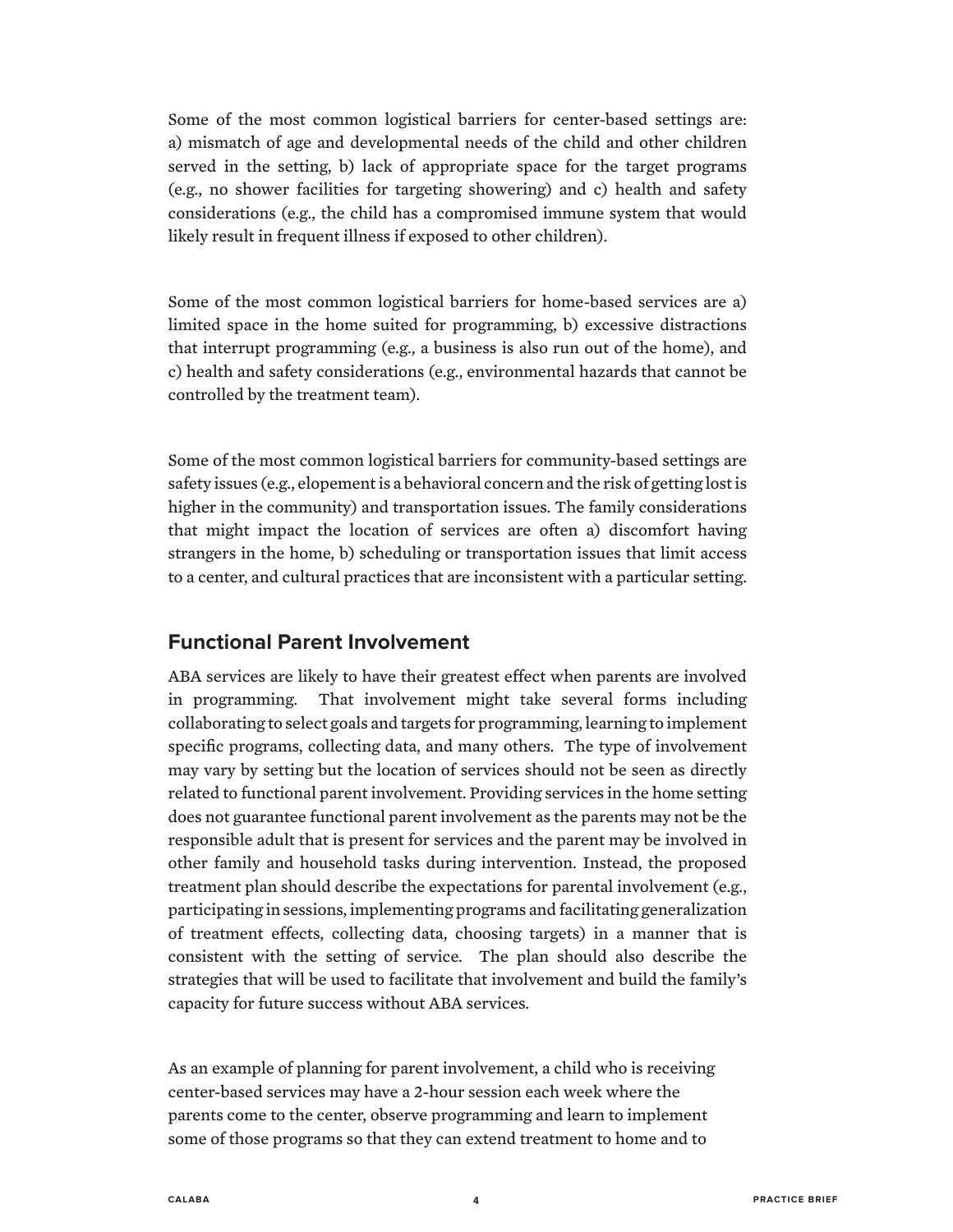center-based services may have a 2-hour session each week where the parents come to the center, observe programming and learn to implement some of those programs so that they can extend treatment to home and to hours other than those of programmed services. As another example, a child receiving services in a community setting (e.g., learning to ride the bus) might have the parent assist them with getting on the bus and finding their seat even if a ABA technician is also present. Once ABA services are removed for that specific goal, the treatment gains are more likely to maintain when the parent is helping the child get on the bus without the technician being present. As a final example of parent involvement, a parent may accompany their child to services in an outpatient clinic where they observe sessions for some period of time before entering the sessions to learn how to implement those services later in their home that are delivered in their home.

### **Communicating a Rationale for the Setting of Care**

A report requesting authorization or re-authorization for services should include a rationale for the setting(s) of care described in the treatment plan. The rationale should not be focused on the provider location preference or typical model of services (e.g., ABA Agency X only provides home-based services therefore we are providing home-based services). Instead, the rationale should focus on the three main categories of issues described above (i.e., match between needs and opportunities, barriers that impeded programming, and parental involvement). If one of these issues was the primary determinant of the decision, it is fine to focus the rationale on that issue.